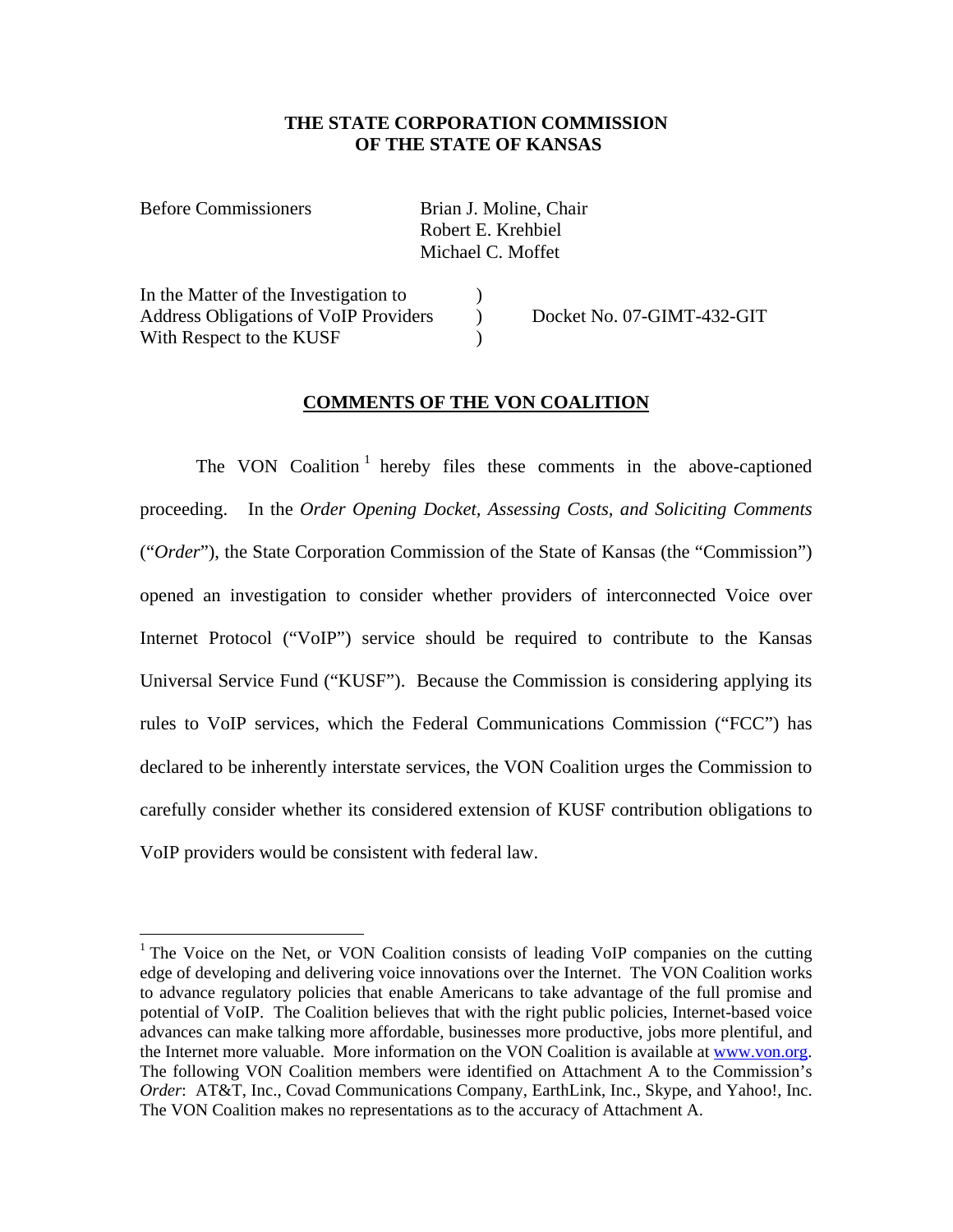In addition, the Commission should refrain from attempting to regulate VoIP services by imposing KUSF obligations on them until the resolution of pending court proceedings addressing issues of federal preemption of state VoIP regulation. If the Commission nonetheless decides to adopt rules extending KUSF contribution obligations on VoIP providers before the issues of federal preemption are resolved, the VON Coalition urges the Commission to maximize consistency between federal and state regulatory regimes and apply its rules *only* to "interconnected VoIP services," as that term is defined by the FCC.<sup>2</sup> And even then, consistent with the Commission's jurisdiction over intrastate telecommunications services, KUSF should be extended only to the *intrastate* portion of a provider's "interconnected VoIP" revenues from such services that permit users to receive call from and terminate calls to the PSTN offered to the public for a fee, and only where providers have deployed technologies that can track actual traffic VoIP calls – interstate vs. intrastate. $3$ 

<sup>2</sup> *See* 47 C.F.R. §§ 9.3, 54.5.

 $3$  This is consistent with the limited exemption to federal jurisdiction that the FCC seemed to imply for interconnected VoIP services in its *VoIP USF Order* for those VoIP providers who have developed the technology to track interstate vs. intrastate VoIP calls. As the FCC stated:

Alternatively, *to the extent that an interconnected VoIP provider develops the capability to track the jurisdictional confines of customer calls*, it may calculate its universal service contributions based on its actual percentage of interstate calls. Under this alternative, however, we note that an interconnected VoIP provider with the capability to track the jurisdictional confines of customer calls would no longer qualify for the preemptive effects of our Vonage Order and would be subject to state regulation.

*Universal Service Contribution Methodology*, Report and Order and Notice of Proposed Rulemaking, FCC 06-94, 21 FCC Rcd 7158, ¶ 36 (2006), *appeal pending sub. nom. Vonage Holdings Corp. v. FCC,* Case No. 06-1276 (D.C. Cir.) ("*VOIP USF Order*") (emphasis added).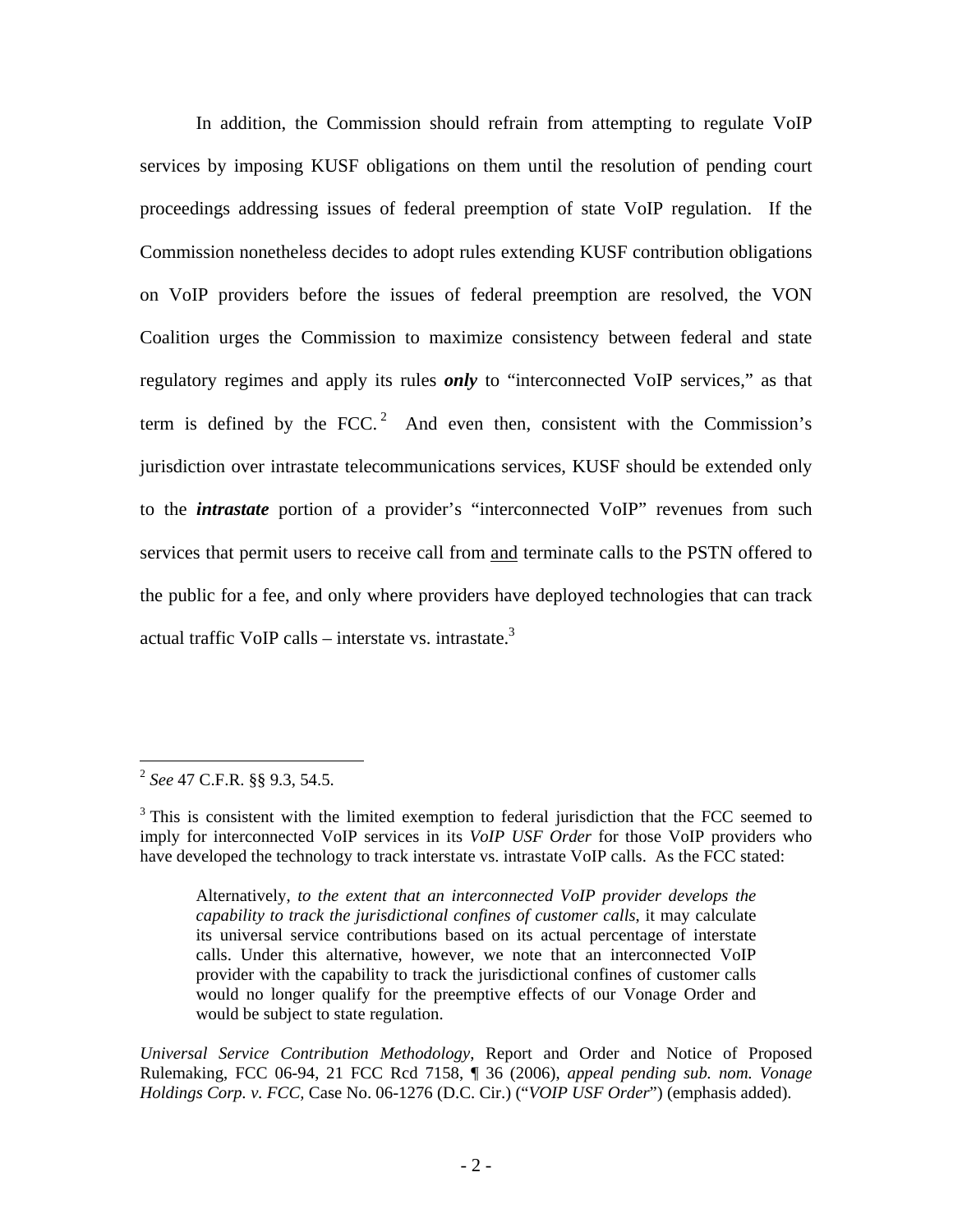**I. THE COMMISSION SHOULD REFRAIN FROM ATTEMPTING TO REGULATE VOIP SERVICES PENDING THE OUTCOME OF ONGOING COURT PROCEEDINGS ADDRESSING FEDERAL PREEMPTION OF VOIP** 

 It would be prudent for the Commission to refrain from applying state telephone regulation to VoIP pending the outcome of ongoing court proceedings addressing federal preemption of state regulation of VoIP, or further guidance from the FCC on the universal service obligations of VoIP services. $4$  Doing otherwise would be an inefficient use of resources on the part of the Commission and the various parties with interests in the Commission's proposals, and could lead to significant customer confusion, since any steps taken to regulate providers of VoIP services will be affected by these judicial proceedings as well as any subsequent FCC proceedings that may occur in response to the judicial proceedings. While there are no ongoing court proceedings in the Tenth Circuit that would directly impact Kansas state regulations<sup>5</sup>, there is no good policy reason for the Commission to stray from the legal decisions arrived at in other jurisdictions.

## **II. THE COMMISSION LACKS SUFFICIENT AUTHORITY TO EXTEND KUSF CONTRIBUTION REQUIREMENTS TO VOIP**

The Commission seeks comments on, "[t]he Commission's statutory authority to require VoIP providers to contribute to the KUSF."<sup>6</sup> The VON Coalition believes that the Commission lacks statutory authority to do so based both on state and federal law. At

<sup>&</sup>lt;sup>4</sup> See, e.g., Minnesota Pub. Utils. Comm'n v. FCC, (Case No. 05-1069) (8<sup>th</sup> Cir.); *IP-Enabled Services*, Notice of Proposed Rulemaking, FCC 04-28, 19 FCC Rcd 4823, ¶ 41 (2004) (seeking comment on state role in regulating IP-enabled services).

<sup>&</sup>lt;sup>5</sup> *Id.* The VON Coalition also calls the Commission's attention to pending litigation over the Missouri Public Service Commission's jurisdiction over VoIP providers. *See Comcast IP Phone, LLC, et al. v. The Missouri Public Service Comm'n, et al.*, Case No. 2:06-cv-04233-NKL (Western Mo. D. Ct.)(filed Oct. 10. 2006). A decision in that litigation would be appealed to the Eighth Circuit.

<sup>6</sup> Order Opening Docket, Assessing Costs, and Soliciting Comments at 4 (Nov. 2, 2006)("*Order*").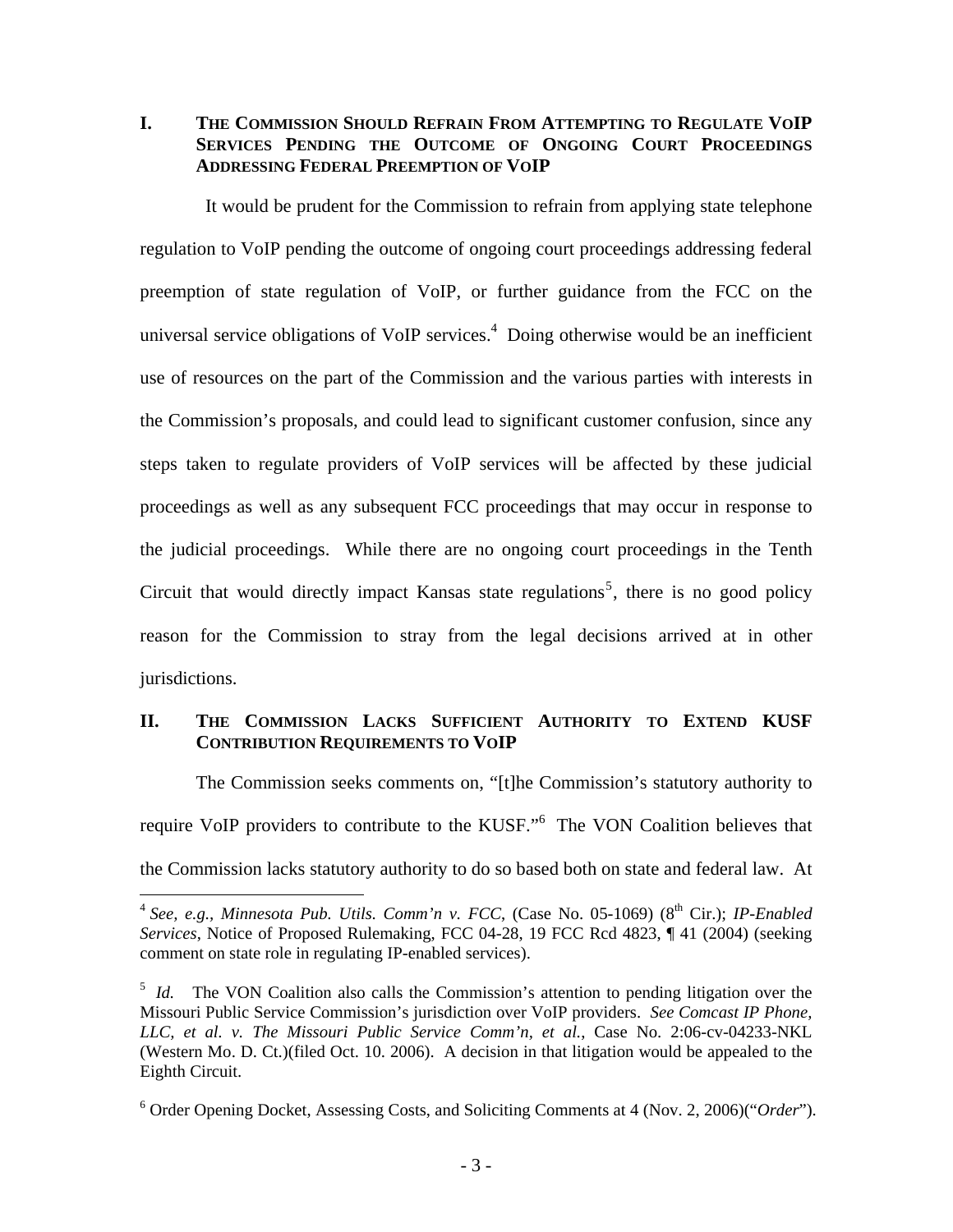the outset, the Kansas Telecommunications Act does not contain any explicit reference to the extension of the KUSF to VoIP providers.<sup>7</sup> Further, VoIP does not fall within the categories of entities or services subject to the KUSF contribution scheme. More specifically, section 9(b) of the Kansas statute extends KUSF contribution eligibility to "telecommunications carriers," "telecommunications public utilities," and "wireless telecommunications service providers" providing "intrastate telecommunications services."<sup>8</sup> The FCC has not resolved the threshold question of whether VoIP services are "telecommunications services." Indeed, even in extending the federal USF regime to interconnected VoIP providers, the FCC declined to find that VoIP services are telecommunications services. It relied instead on its so-called "ancillary jurisdiction" and section 254(d) of the Communications Act, as amended, which permissively extends the federal USF scheme to "other providers of interstate telecommunications."<sup>9</sup> The Kansas statute does not contain a similar opportunity to evade the threshold classification issue.

Extending the KUSF to VoIP is also prohibited under federal law. In November 2004, the FCC released the *Vonage Order* in which it preempted an order of the Minnesota Public Utilities Commission applying its traditional "telephone company" regulations to VoIP services offered by Vonage.10 The *Vonage Order* recognized that

<sup>7</sup> *See* K.S.A. 66-2008 (1996).

<sup>8</sup> *See id.* (b).

<sup>9</sup> *See VOIP USF Order* ¶ 35.

<sup>10</sup> *Vonage Holdings Corporation Petition for Declaratory Ruling Concerning an Order of the Minnesota Public Utilities Commission*, Memorandum Opinion and Order, FCC 04-267, 19 FCC Rcd 22404 (2004) ("*Vonage Order*").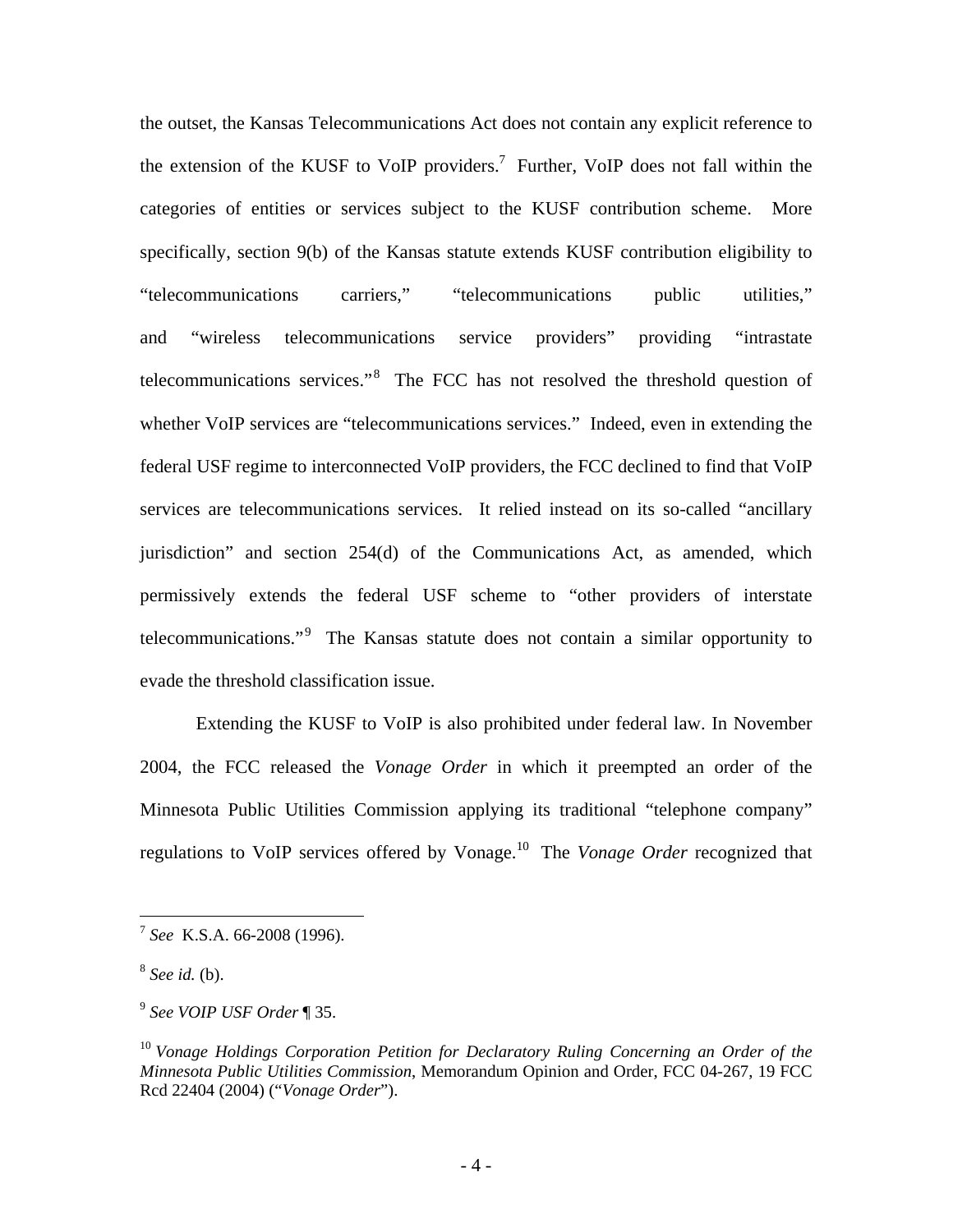innovative and evolving services such as VoIP should not be subject to a patchwork of state regulations such as those proposed by the Minnesota PUC that would directly conflict with the goals of the Act and the FCC's pro-competitive deregulatory rules. The FCC also made clear that preempting state regulation of VoIP services was essential to "increase investment and innovation in [VoIP services] to the benefit of American consumers."11 The FCC has recently indicated that nothing in its subsequent decisions to apply limited federal rules to VoIP services undermines its holding in the *Vonage Order*. 12

The FCC's decision has been appealed by the Minnesota PUC, and the United States Court of Appeals for the Eighth Circuit is currently considering the appeal.<sup>13</sup> The outcome of this legal proceeding undoubtedly will address significant issues relating to the continued federal preemption of state regulation of VoIP services. Therefore, the Commission should refrain from applying any of its regulations (including extending KUSF contribution requirements) to providers of VoIP services until the Eighth Circuit releases its decision, or, at the very least, stay any action with respect to VoIP until such time. This course of action would be most prudent because the Eighth Circuit's decision may render the Commission's actions inconsistent with that court's eventual decision. On the other hand, waiting until the ongoing Eighth Circuit litigation is decided (the decision is considered imminent) would be an efficient use of the Commission's resources.

<sup>11</sup> *Vonage Order*, ¶ 2.

<sup>&</sup>lt;sup>12</sup> See Letter from Nandan M. Joshi, Federal Communications Commission counsel, to Michael E. Gans, Clerk, U.S. Court of Appeals for the Eighth Circuit, *Minnesota Pub. Util. Comm'n et al. v. FCC*, No. 05-1069, at 1 (July 11, 2006).

<sup>13</sup> *See* n. 4, *supra*.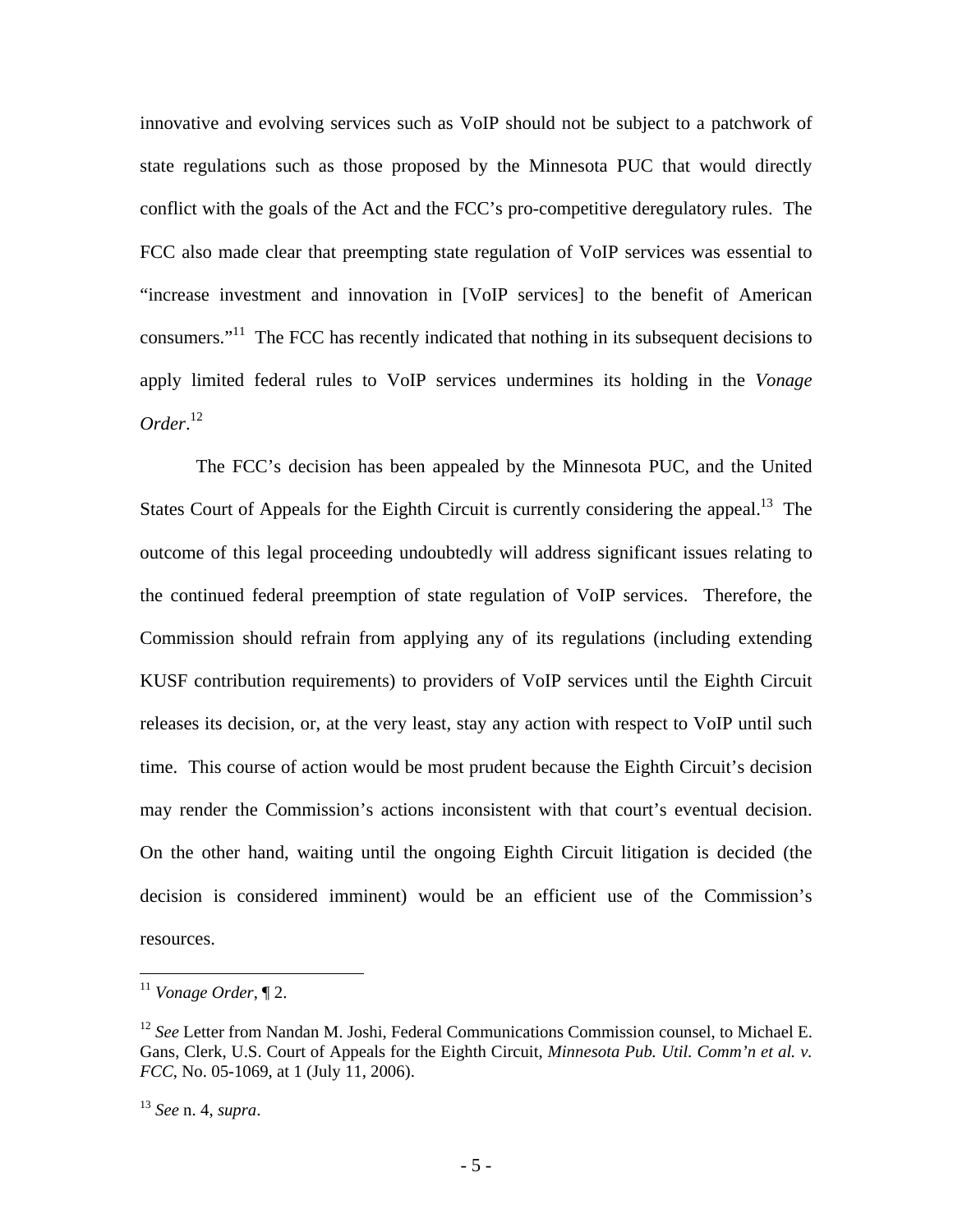The dicta in the FCC's order extending the federal USF contribution scheme to interconnected VoIP does not provide a sufficient source of authority to extend the KUSF contribution scheme to VoIP. In the *VoIP USF Order*, the FCC suggested that interconnected VoIP providers with the ability track the jurisdictional confines of customer calls could be subject to state regulation.<sup>14</sup> Commission reliance on this suggestion as a basis for exercising jurisdiction here would be imprudent. First, the FCC reached no conclusions on the actual ability of VoIP providers to discern the jurisdictional confines of customer calls. Although the Commission is attempting to do so here, it is likely to find that there is no consistent across-the-board answer that would suffice to justify immediate extension of the KUSF to VoIP providers as a class. Second, the FCC did not make a mandatory determination regarding VoIP providers being subject to state authority. Even if a VoIP provider had the ability to know the jurisdictional confines of its customers' calls, under the FCC's *VoIP USF Order*, that provider could still elect to participate in the federal USF program using the "safe harbor" or a traffic study and avoid state regulation. This would result in a situation where VoIP providers would be treated disparately and in an arbitrary and capricious manner.

#### **III. THE COMMUNICATIONS ACT RESTRICTS THE COMMISSION'S JURISDICTION OVER INHERENTLY INTER-STATE VOIP SERVICES**

 Section 2 of the Communications Act of 1934 gives the FCC exclusive jurisdiction over all "interstate and foreign communication" and limits to the states jurisdiction over intrastate services.<sup>15</sup> This bedrock jurisdictional principle has been an integral part of communications regulation, and recognizes that while states do maintain

<sup>14</sup> *See VoIP USF Order* at ¶ 56; n. 3, *supra*.

 $15$  47 U.S.C. § 152.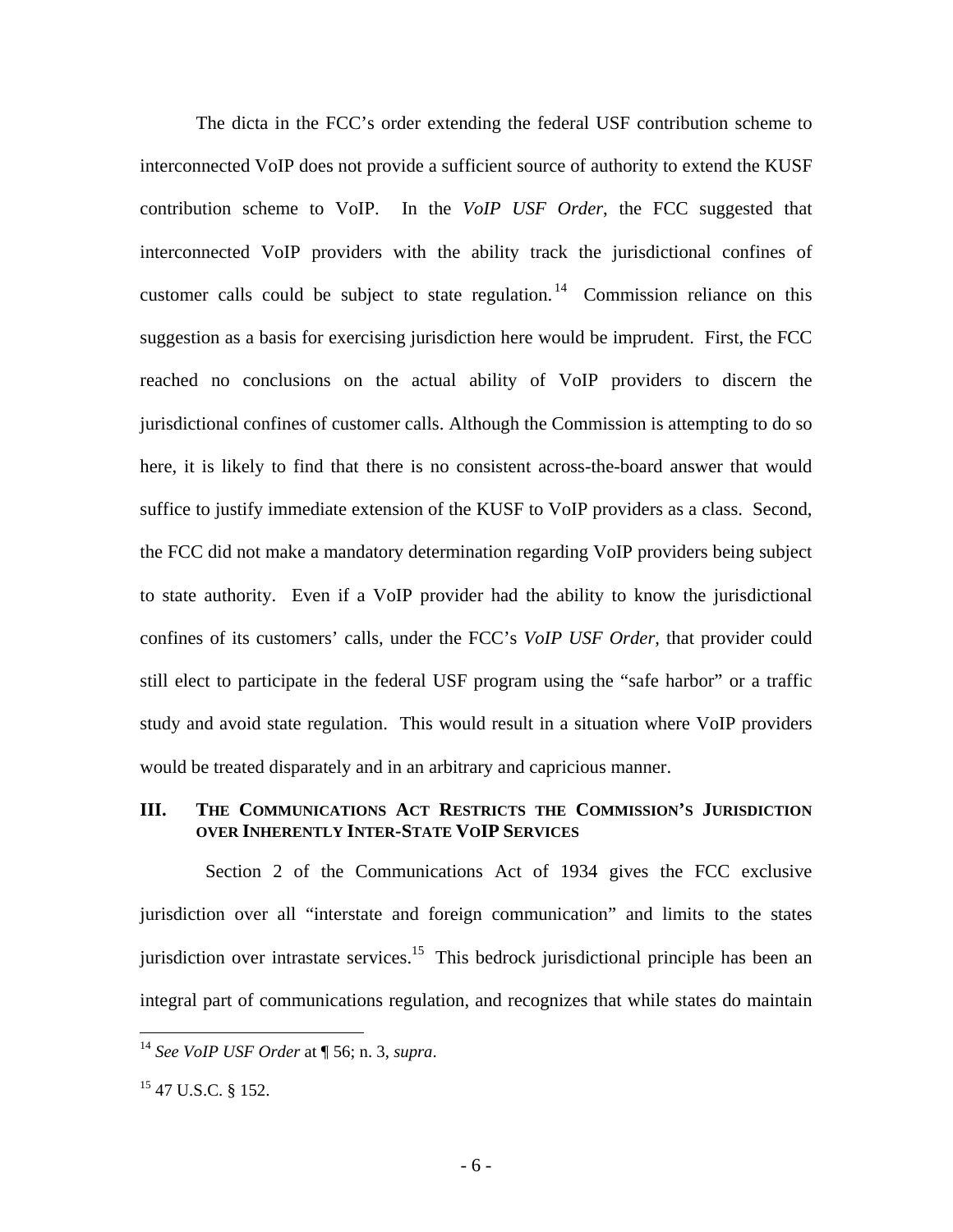an important role in regulating public utilities, many communications services are inherently interstate in nature and are better addressed at the federal level. Consistent and predictable federal regulation, rather than a patchwork of 50 different state regulations, gives affected companies the regulatory certainty needed to plan and invest in their networks and provide innovative services to customers.

#### **IV. THE FCC CONCLUDED THAT VOIP PROVIDERS CANNOT TELL WHETHER A PARTICULAR CALL IS INTERSTATE OR INTRASTATE**

The Commission asks for comments on, "[t]he ability of VoIP providers to identify local and interstate traffic." 16 In the *Vonage Order*, the FCC correctly concluded that VoIP is inherently interstate in nature<sup>17</sup> and that VoIP providers have "no means of directly or indirectly identifying the geographic location" of the party using their service via an Internet connection. Thus, under the FCC's traditional "end-to-end" analysis – which defines calls as interstate or intrastate based on the location of the two parties to the call – given the uncertainty of nomadic endpoints, any allocation of traffic to the intrastate or interstate jurisdiction would be arbitrary and capricious and at odds with the "inherently interstate" nature of nomadic VoIP traffic.<sup>18</sup>

While it is of course true that VoIP may be used to initiate intrastate communications, this fact alone is not dispositive or even particularly useful when determining the appropriate jurisdiction for VoIP. Numerous factors, such as the routing of packets, mobility of users, concurrent access to applications residing on servers in other jurisdictions, and multi-participant communications make it next to impossible, and

<sup>16</sup> *Order* at 4.

<sup>17</sup> *Vonage Order*, ¶¶ 23-32.

<sup>18</sup> *See id.* ¶¶ 15-21.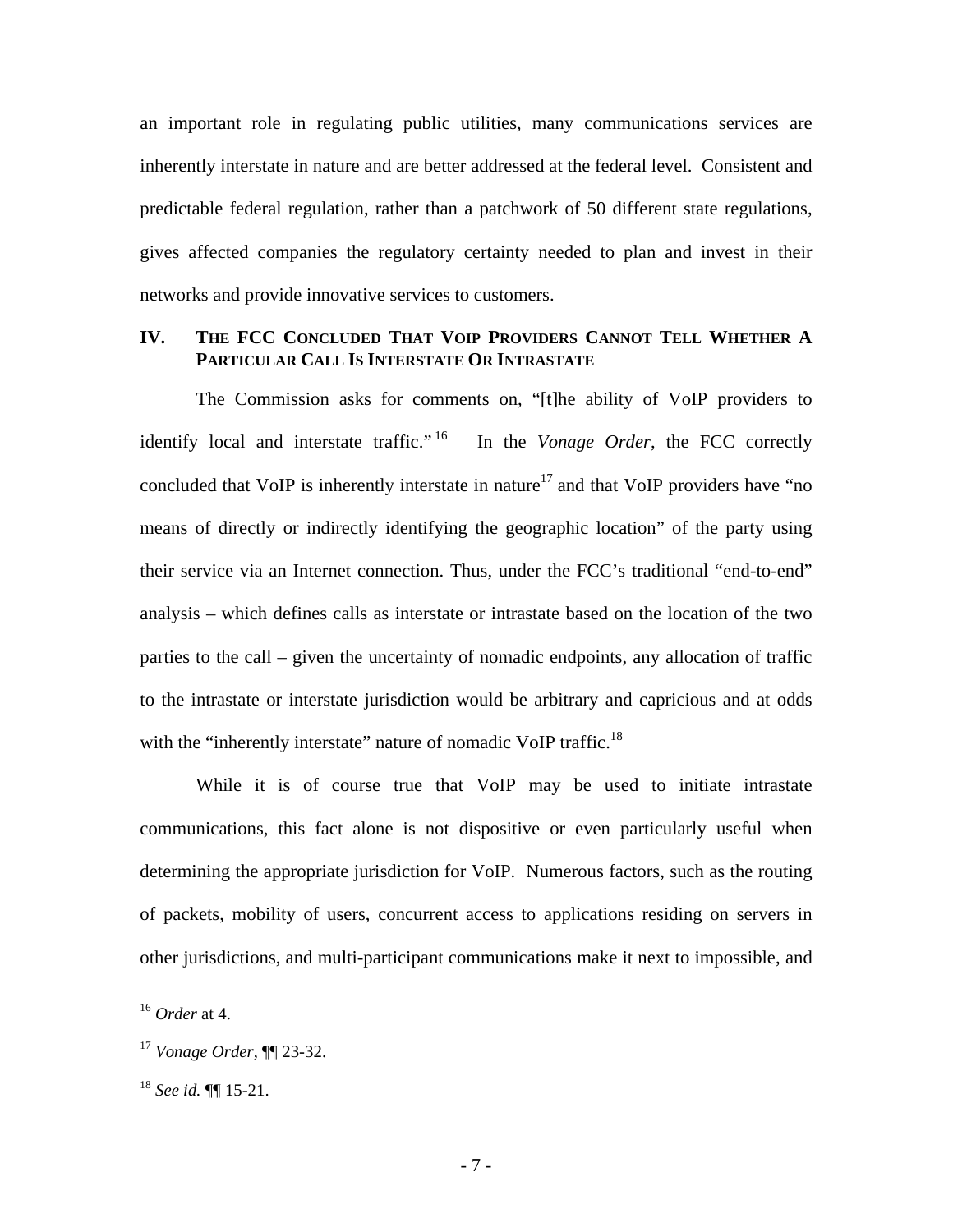certainly unworkable, for VoIP providers to determine whether communications are intrastate or interstate. A significant difference between many VoIP applications and traditional telephone communications, both with respect to utility to users and jurisdictional classification, is that VoIP services are often nomadic in nature. For example, VoIP products, such as Skype, are nothing more than software which resides on a user's computer, making the "service" as nomadic as the user, accessible from coffee shops, airport WiFi networks, and internet cafes around the world without the use of any centralized resources.

The FCC's factual conclusion that VoIP providers cannot determine the location of their customers is consistent with a long line of prior FCC reports and orders addressing IP-based communications, judicial decisions addressing the Internet, and the record in the *Vonage Order*. For example, in a Notice of Proposed Rulemaking issued eight months before the *Vonage Order*, the FCC carefully summarized its prior findings regarding VoIP services and explained why the Internet is fundamentally different than traditional telephone networks.<sup>19</sup> As the FCC explained, the Internet is actually a global "network of networks," and the "hundreds of thousands" of networks that make up the Internet are "owned and operated by hundreds and thousands of people" (*e.g.,* universities, corporations, and communications providers such as  $AT&T$  and Comcast).<sup>20</sup> When an Internet user moves to a new geographic location, he or she reconnects to a different local network. The new network, which is "constantly communicating with the other" networks that make up the Internet, informs the other networks that it will now

<u>.</u>

<sup>19</sup> *See In the Matter of IP-Enabled Services*, Notice of Proposed Rulemaking, WC Docket No. 04- 36, 19 FCC Rcd 4863, ¶¶ 8-22, 28-34 (2004) ("*IP-Enabled Services NPRM*").

<sup>20</sup> *See id.,* ¶ 8 n.23.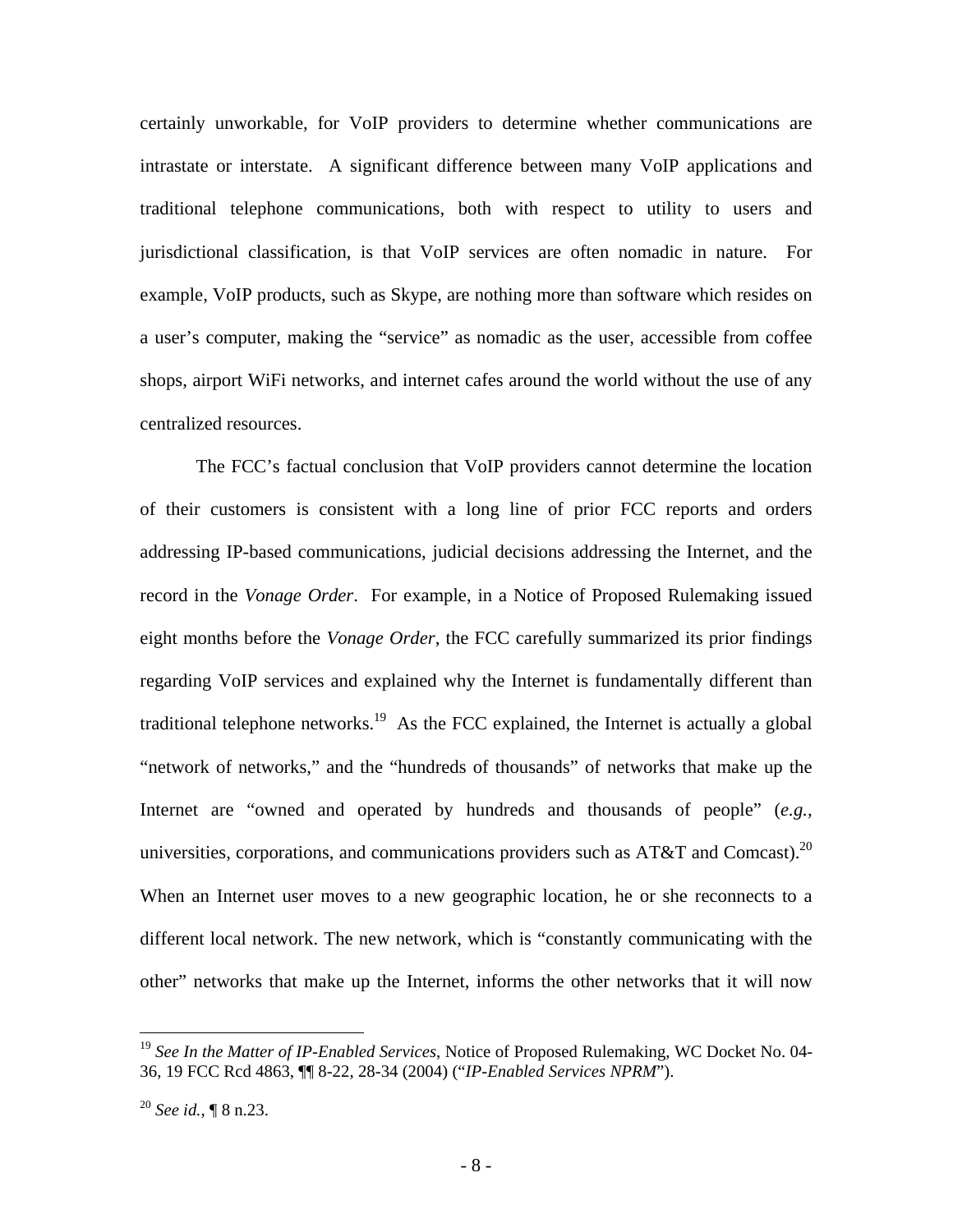accept packets intended for that user. $21$  But this updated information does not reveal to the VoIP provider the user's new physical location – only that he or she is connected to a new network.<sup>22</sup> In many cases, the operator of the specific network will not even know the physical location of the end user, only which transmission path to send the packet down in order to reach that end user. As ably summarized by a district court in the Second Circuit, the net result is that:

> The Internet is wholly insensitive to geographic distinctions. In almost every case, users of the Internet neither know nor care about the physical location of the Internet resources they access. Internet protocols were designed to ignore rather than document geographic location; while computers on the network do have "addresses," they are logical addresses on the network rather than geographic addresses in real space. The majority of Internet addresses contain no geographic clues and, even where an Internet address provides such a clue, it may be misleading.<sup>23</sup>

Even if the operator of the local network has some indication of the physical location of the end user, the VoIP provider itself does not have any way to acquire this information.24 This point was made especially clearly in the FCC's *Pulver Order*, which explained that Internet-based services are inherently "portable" and that VoIP providers cannot "determine the actual physical location of an underlying IP address."<sup>25</sup> Customers can use applications to conduct voice conversations only because they have independent access to transmission capabilities provided by the separate networks that constitute the

 $\overline{a}$ 

<sup>24</sup> *See IP-Enabled Services NPRM,* ¶ 15.

 $^{21}$  *Id.* (describing "routing configuration tables").

 $^{22}$  *Id.* 

<sup>23</sup> *American Libraries Ass'n v. Pataki, 969* F.Supp 160, 170-171 (S.D.N.Y. 1997) (cited by *Vonage Order* at n. 94).

<sup>25</sup> *Petition for a Declaratory Ruling that pulver.com's Free World Dialup Is Neither Telecommunications nor a Telecommunications Service*, Memorandum Opinion and Order, 19 FCC Rcd. 3307, ¶¶ 21-22 (2004) ("*Pulver Order*").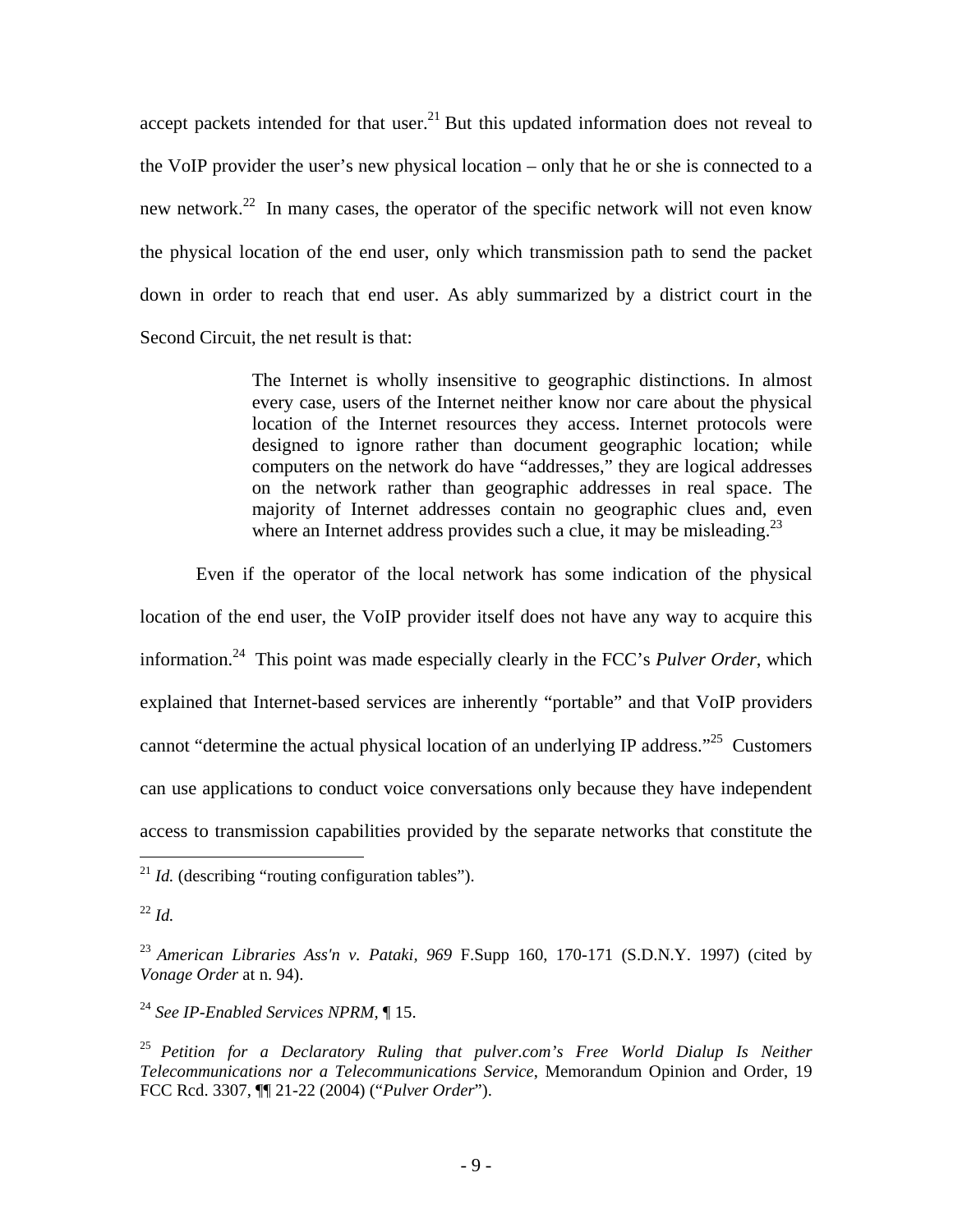Internet. But that does not change the fact that the VoIP provider may offer a nomadic services without fixed endpoints.<sup>26</sup>

Moreover, a VoIP user's telephone numbers cannot be used to determine the jurisdictional endpoints of a call because VoIP providers often allow customers to pick a telephone number from a variety of area codes across the United States. As VoIP technology and applications continue to evolve, additional features and services will make geographic distinctions even more irrelevant, and state regulation of "intrastate" VoIP communications that much more inappropriate. Given the nomadic nature of many VoIP applications, telephone numbers are an arbitrary and inaccurate proxy for instrastate jurisdiction.

As discussed above, the FCC's *VoIP USF Order* does not provide a basis for conclusively determining that some or all VoIP providers are readily able to accurately identify the jurisdictional nature of their traffic. In its *VoIP USF Order*, the FCC did not make any broad conclusions regarding the ability of VoIP providers to track the jurisdictional confines of customer calls; it merely opined on what might happen "to the extent that" it occurred. Indeed, the FCC currently has an open proceeding addressing the issue.<sup>27</sup> The Commission should not duplicate efforts. Further, to the extent that the FCC has not made any conclusive determinations, and to the extent that the FCC's USF scheme theoretically allows each VoIP provider to essentially opt in or opt out of state regulation depending on whether or not they use the FCC's "safe harbor" or a traffic study, the Commission should not make determinations regarding the extension of its

<u>.</u>

<sup>26</sup> *Id*.

<sup>27</sup> *See VoIP USF Order* ¶ 69 (asking the very same question in the Notice of Proposed Rulemaking accompanying the Order).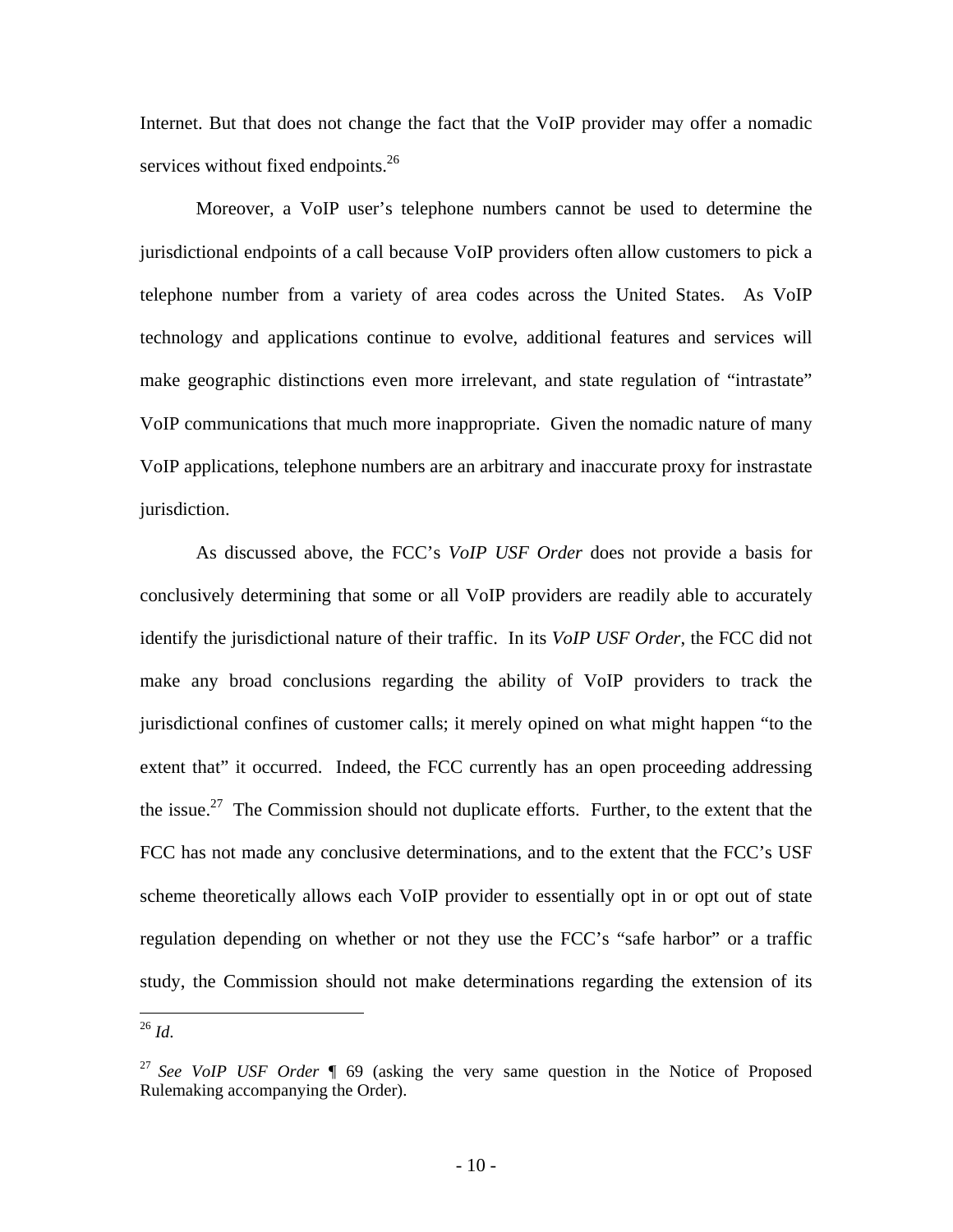KUSF contribution scheme to VoIP providers due to the potentially inequitable and arbitrary results that would occur.<sup>28</sup>

## **V. TO THE EXTENT THE COMMISSION ATTEMPTS TO REGULATE VOIP, IT SHOULD NOT ESTABLISH REGULATORY CATEGORIES DIFFERENT FROM THOSE ESTABLISHED BY THE FCC**

In opening its investigation to consider whether providers of interconnected VoIP service should be required to contribute to the Kansas Universal Service Fund, the Commission used the same definition of "interconnected VoIP service" as that used by the FCC.29 Specifically since issuing the *Vonage Order*, the FCC has applied limited federal rules to "interconnected VoIP" which the FCC defined as those services that:

(1) enable real-time, two-way voice communications; (2) require a broadband connection from the user's location; (3) require IP-compatible customer premises equipment; and (4) permit users to receive calls from *and* terminate calls to the PSTN.<sup>30</sup>

The FCC's definition of "interconnected VoIP" recognizes that a variety of different VoIP products and services are available to consumers, and seeks to apply federal rules only to those that are more similar to "traditional" telephone service. For example, VoIP products such as Skype, Yahoo! Messenger, and Google Talk are software products more akin to an Instant Messaging program, and fall outside the definition of "interconnected VoIP." However, The Commission listed each of these companies in Attachment A to the *Order*. The Commission acknowledged that it had not verified whether Attachment A accurately represented the list of providers subject to the

<sup>&</sup>lt;sup>28</sup> The VON Coalition does not believe that the FCC's extension of E911 requirements to interconnected VoIP provides an adequate basis for concluding that the jurisdictional nature of VoIP calls can be readily ascertained for KUSF or other state regulatory purposes.

<sup>29</sup> *KCC Order* at 1.

<sup>30</sup> *VoIP USF Order* ¶ 36.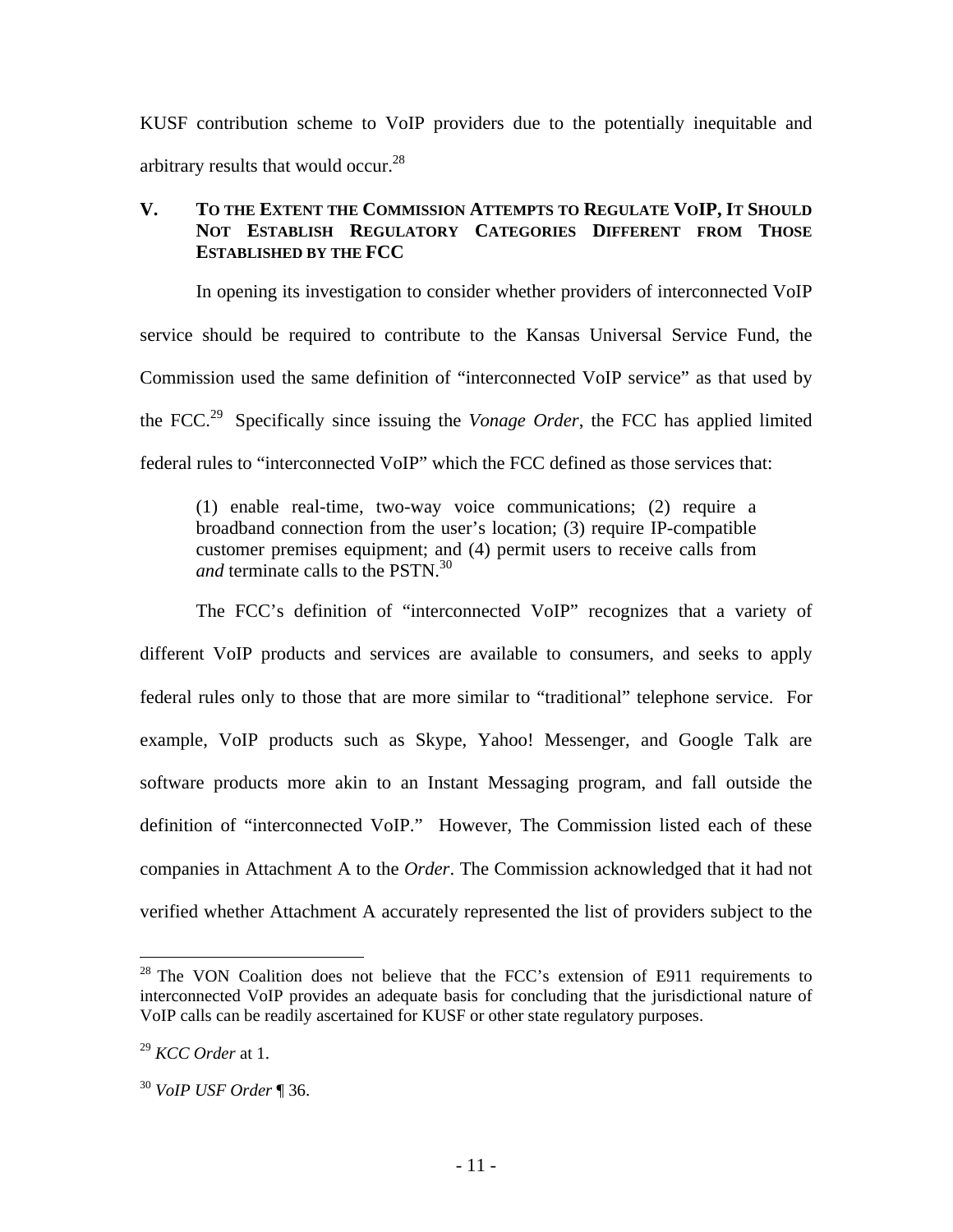Commission's jurisdiction. None of these companies provide "interconnected VoIP service," as defined by the Commission and the FCC, because, *inter alia*, they do not provide a service that permits users to receive calls from *and* terminate calls to the PSTN.

The FCC has acknowledged that non-interconnected communications that exist entirely on the Internet or provide only limited, one-way service to the PSTN, fall outside the definition of "interconnected VoIP service."<sup>31</sup> This position is supported by an earlier FCC order regarding pulver.com's free world dial-up service – which enables users to make VoIP calls and send text messages between PCs that do not originate/terminate on the PSTN – in which the FCC held that this type of VoIP was "an unregulated information service that is subject to Commission jurisdiction."<sup>32</sup> Specifically, the FCC held that the Internet application provided by pulver.com that enabled users to transmit voice or text over the Internet was not a "telecommunications service" nor "telecommunications" under the Communications Act, and was subject to its jurisdiction as an information service.<sup>33</sup> Thus, Internet applications provided by Yahoo, Skype, Google, and others that permit PC-to-PC VoIP and text communications are information services subject to exclusive federal jurisdiction, and the Commission has no authority to assess state universal service fees on such services. Non-interconnected VoIP providers are not subject to FCC rules applicable to providers of interconnected VoIP service and

<u>.</u>

<sup>&</sup>lt;sup>31</sup> The FCC has pending proceedings asking whether it should subject one-way PSTN interconnected VoIP services to E-911 and CALEA. Its current orders do *not* do so. *See In re Communications Assistance for LawEnforcement Act and Broadband Access and Services*, First R&O and Further NPRM, 20 FCC Rcd 14989 ¶ 48 (2005); *IP-Enabled Services NPRM* at ¶ 58. Thus, it would be improper for the Commission to consider subjecting one-way VoIP services to any state mandates, including universal service, before the FCC has acted in these proceedings.

<sup>32</sup> *Pulver Order* at ¶¶ 1, 8.

<sup>33</sup> *See id*.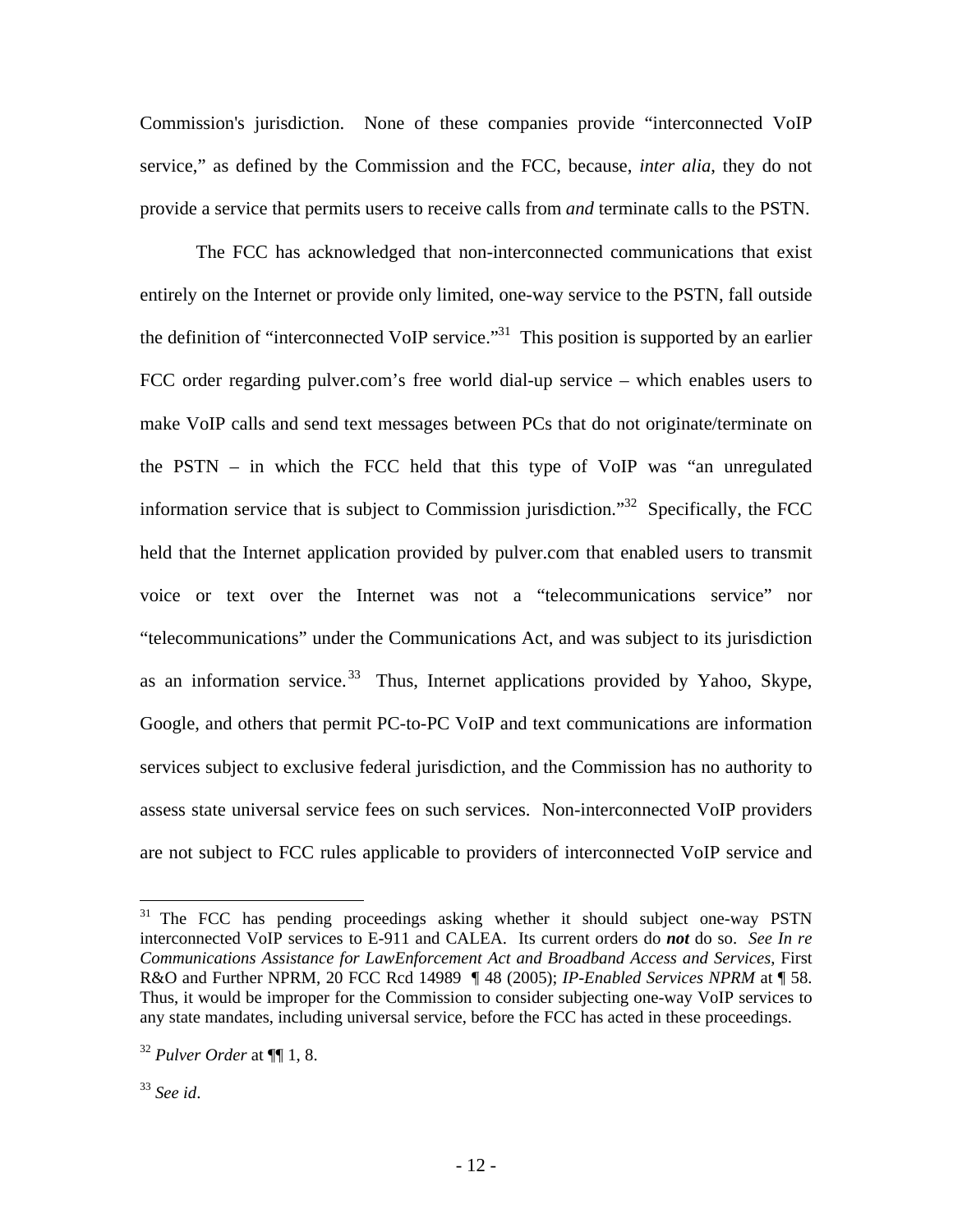are also not subject to the Commission's jurisdiction. The VON Coalition believes that the Commission did not intend to change settled law by exercising jurisdiction over providers of non-interconnected VoIP service.

On the other hand, providers of "interconnected VoIP" service have taken and continue to take steps to comply with applicable FCC regulation of their service offerings. The VON Coalition believes that the FCC has preempted state telecommunications regulation of "interconnected VoIP" services. 34 Nevertheless, to the extent that the Commission decides to rely on its jurisdiction over intrastate telecommunications services to adopt regulations applying to VoIP services before the issues of federal preemption are resolved, it should maximize consistency between federal and state regulatory regimes and apply its rules only to the intrastate portion of a provider's "interconnected VoIP services" to the extent a provider is capable of identifying such intrastate portion of its service. That means only intrastate interconnected VoIP services that are substitutes for traditional telephone services offered to the public for a fee that permit users to receive calls from and terminate calls to the public switched telephone network. Doing otherwise would create a crazy quilt of federal and state regulation in which the same service would be subject to regulation in some jurisdictions but would be exempt in others, would also potentially improperly infringe upon FCC jurisdiction to regulate such VoIP services, and would result in significant customer confusion.

<sup>34</sup> *See generally Vonage Order*.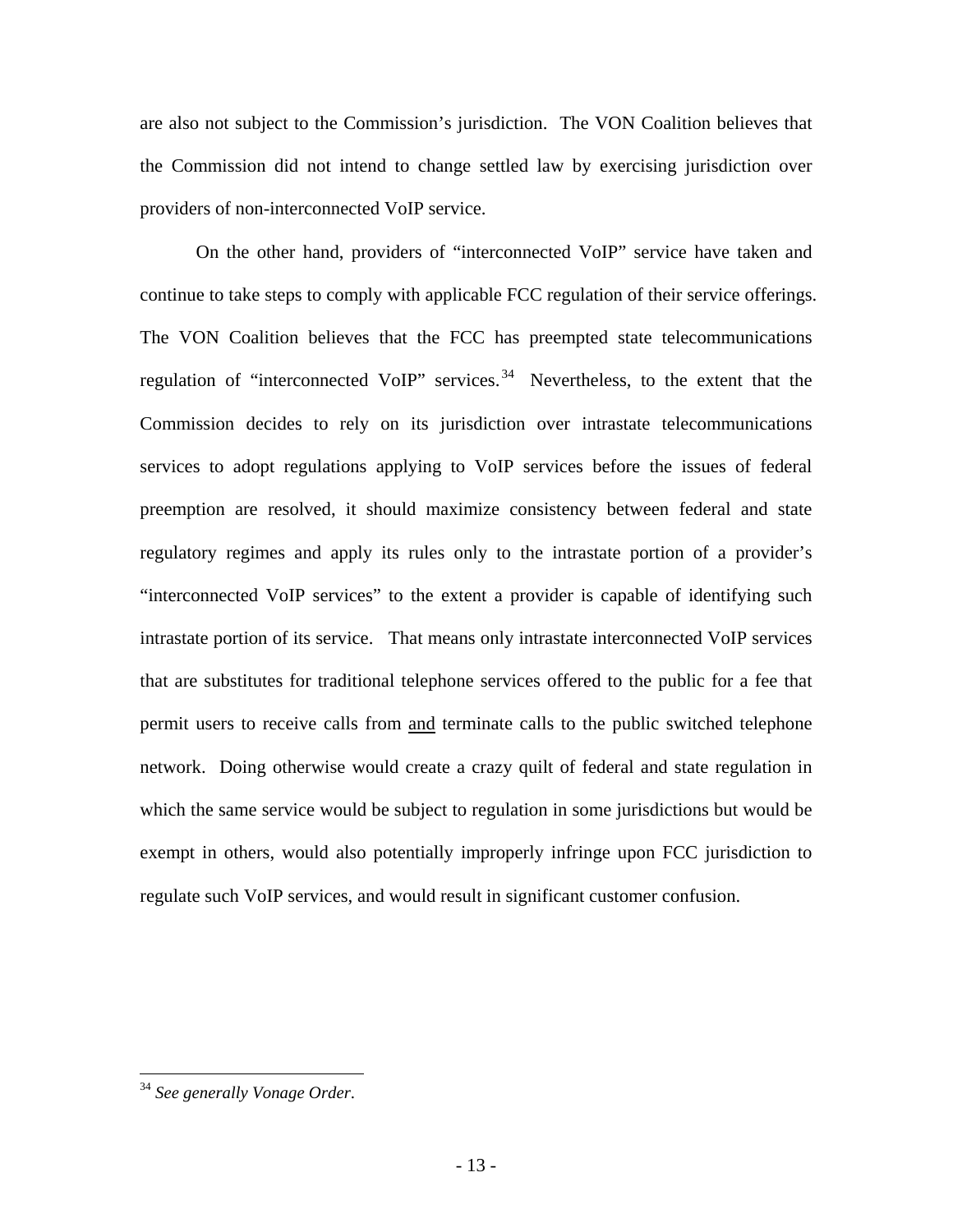### **VI. USE OF THE FCC'S 64.9% SAFE HARBOR DOES NOT PROVIDE STATE JURISDICTION FOR THE NON-SAFE HARBOR TRAFFIC**

The Commission also seeks comments on "[w]hether any decision by the Commission to require contributions should differ based on whether a provider adopts the FCC's safe harbor or utilizes another method to calculate traffic."35 The FCC's *VOIP USF Order* provided interconnected VoIP providers with three alternatives for reporting their interstate telecommunications revenues  $36$ : (1) reliance on pre-approved traffic studies; (2) reliance on a safe harbor to calculate its traffic; or (3) only "*to the extent that an interconnected VoIP provider develops the capability to track the jurisdictional confines of customer calls*," an interconnected VoIP provider may contribute based on actual revenues, in which case an Interconnected VoIP provider may "*no longer qualify for the preemptive effects of our Vonage Order and would be subject to state regulation.*" Only scenario #3, and where a VoIP provider has developed the capability to track the jurisdictional confines of a call, and contribute based on actual revenues rather than the use of a safe harbor or traffic study, are the preemptive effects of the *Vonage Order* potentially lifted. According to the FCC, under this scenario, only those individual providers who have the capability to track *intrastate* call revenues would potentially be subject to state jurisdiction, and even for such providers, their other interstate and international revenues would **not** be subject to state jurisdiction.<sup>37</sup> So, the Commission does not have the authority to require all VoIP providers to contribute to the KUSF. Only where the technology has developed and where a provider can measure actual intrastate

<sup>35</sup> *Order* at 4.

<sup>36</sup> *See VOIP USF Order*, ¶ 56 (emphasis added).

<sup>37</sup> *See supra* n. 3.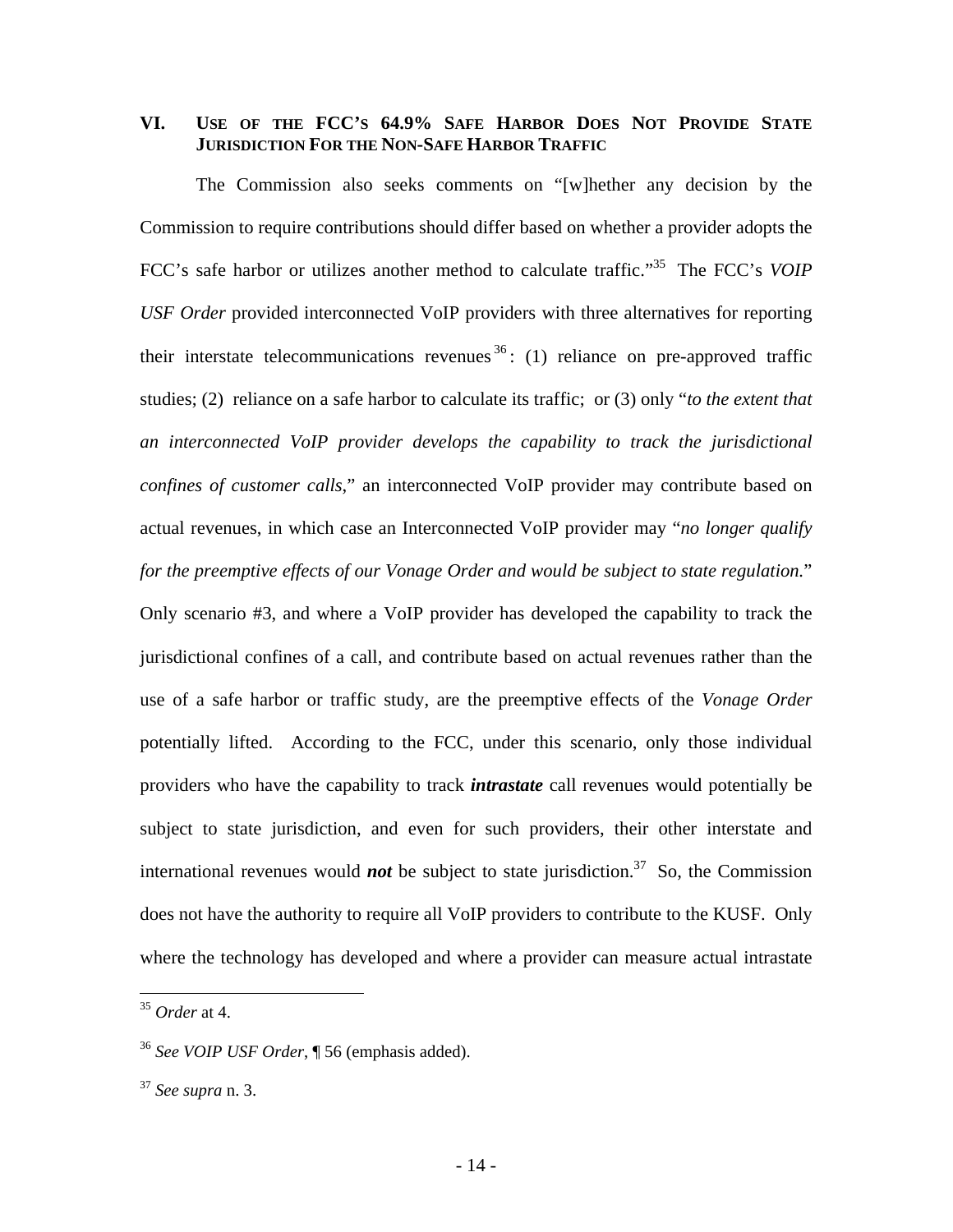traffic call flows, can the Commission attempt to assert jurisdiction to impose state universal service fees for that class of provider. $38$ 

The Commission should not consider the inverse of the FCC's "safe harbor" (*i.e.,* 35.1%) to be an accurate indication of intrastate VoIP traffic for purposes of the KUSF. The VON Coalition notes that the FCC is already in the process of considering changes to its VoIP "safe harbor".<sup>39</sup> Also, the VON Coalition is currently a party to the appeal of the FCC's *VOIP USF Order* and believes that the safe harbor established by the FCC is arbitrary and capricious. Accordingly, the VON Coalition believes that the Commission should not rely upon the FCC's safe harbor as any gauge of jurisdiction or any basis for developing a state USF contribution framework. With the "safe harbor" is such a state of flux, it would be clearly unwise for the Commission to adopt a KUSF contribution scheme using the inverse of the FCC's "safe harbor" as its basis. Also, as discussed above, allowing KUSF contribution obligations to differ based on technological capability and whether a provider adopts the FCC's safe harbor or utilizes another method would create inequitable and likely arbitrary results.

In the event that the Commission elects to move forward with imposing KUSF contribution obligations on VoIP providers, however, the Commission should not impose any requirement, contribution methodology, or contribution calculation that would be inconsistent with the framework imposed by the FCC.

<sup>38</sup> Given the FCC's *VoIP USF Order, including its authority to subject interconnected VoIP to federal USF*, is under appeal, it would be premature for the Commission to act in this proceeding until the court proceedings have been completed.

<sup>39</sup> *See id.* ¶ 69.